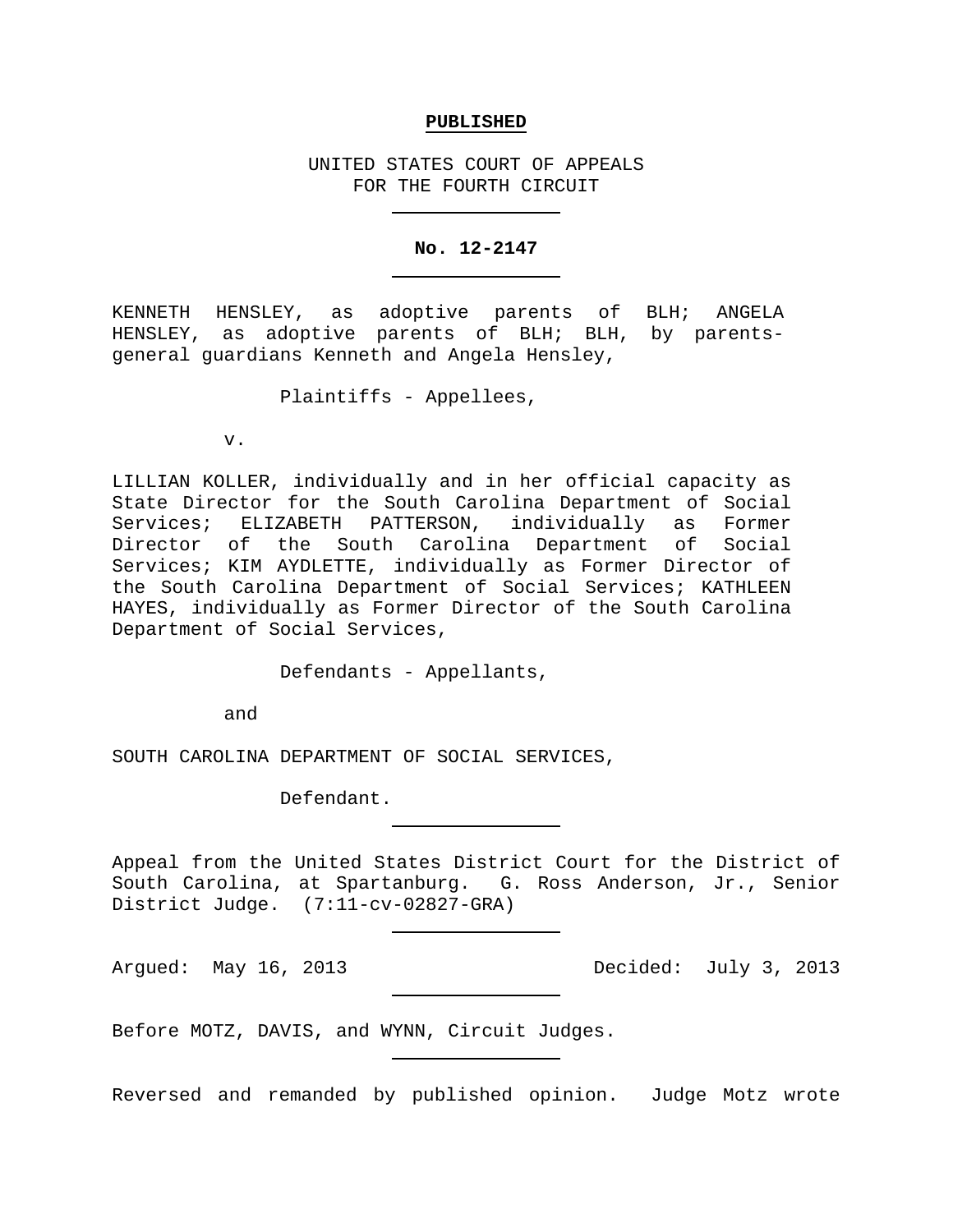the opinion, in which Judge Davis and Judge Wynn joined.

**ARGUED:** Andrew Lindemann, DAVIDSON & LINDEMANN, P.A., Columbia, South Carolina, for Appellants. Timothy Ryan Langley, HODGE & LANGLEY LAW FIRM, P.C., Spartanburg, South Carolina, for Appellees. **ON BRIEF:** William H. Davidson, II, Joel S. Hughes, DAVIDSON & LINDEMANN, P.A., Columbia, South Carolina, for Appellants. Charles J. Hodge, HODGE & LANGLEY LAW FIRM, P.C., Spartanburg, South Carolina; James Fletcher Thompson, JAMES FLETCHER THOMPSON, LLC, Spartanburg, South Carolina, for Appellees.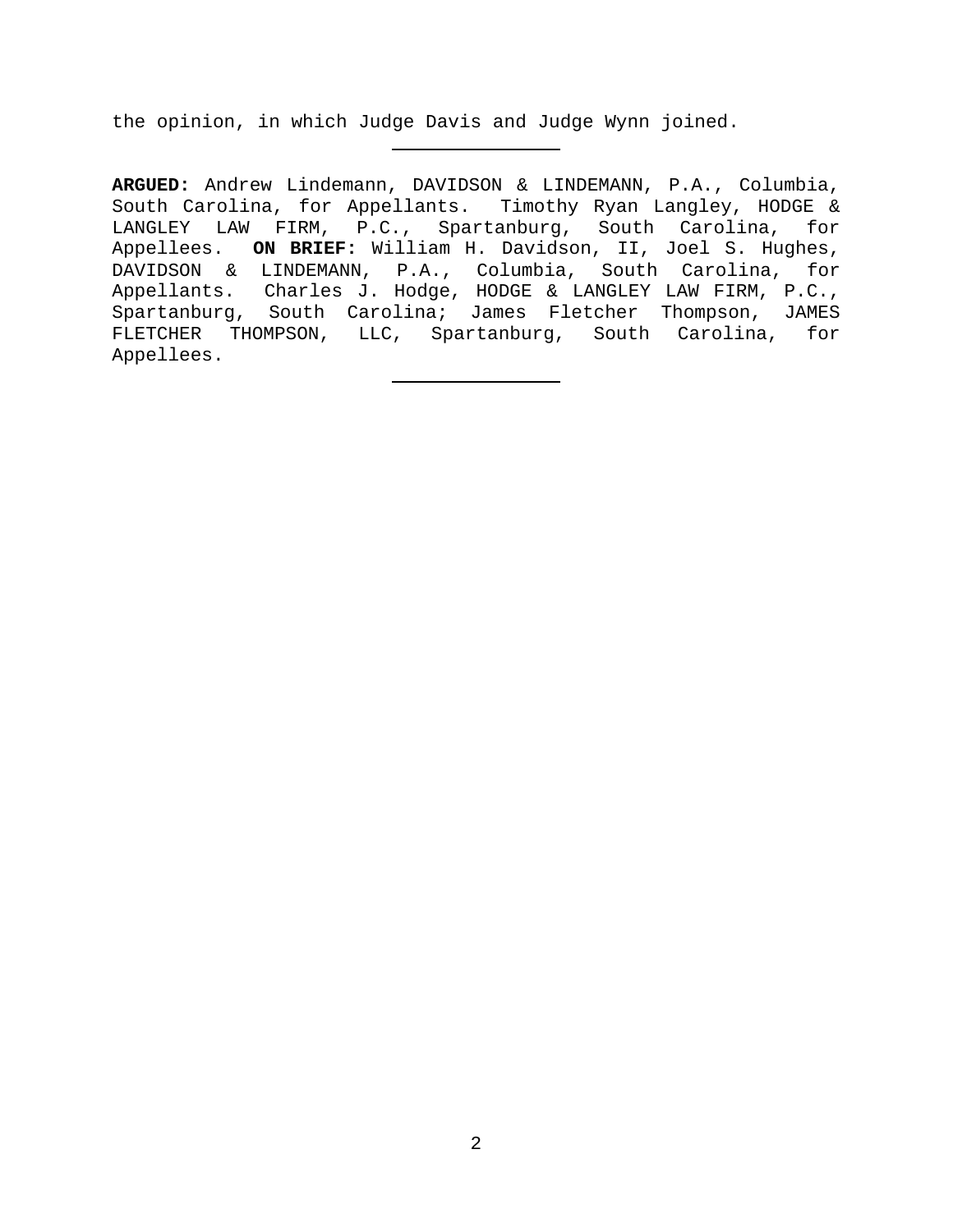DIANA GRIBBON MOTZ, Circuit Judge:

A minor, by and through her adopted parents, brought this class action challenging South Carolina's reduction of monthly adoption assistance benefits. She claims the reduction violates the Adoption Assistance and Child Welfare Act, and seeks declaratory and injunctive relief, as well as money damages. The district court certified the class and denied the parties' cross-motions for summary judgment. For the reasons that follow, we reverse and remand.

### I.

The South Carolina Department of Social Services ("DSS") provides adoption assistance subsidies and foster care maintenance payments pursuant to federal funding authorized by the Adoption Assistance and Child Welfare Act of 1980, 42 U.S.C. § 670 et seq. (2006) ("the Act"). To receive funding under the Act, a state must develop a plan for a subsidy and maintenance program and must obtain approval of that plan by the United States Secretary of Health and Human Services. See id.  $$671(a).$ 

The Act sets forth specific requirements governing foster care maintenance payments, id. § 672, and adoption assistance payments, id. § 673. With respect to the latter, a state with an approved plan "shall enter into adoption assistance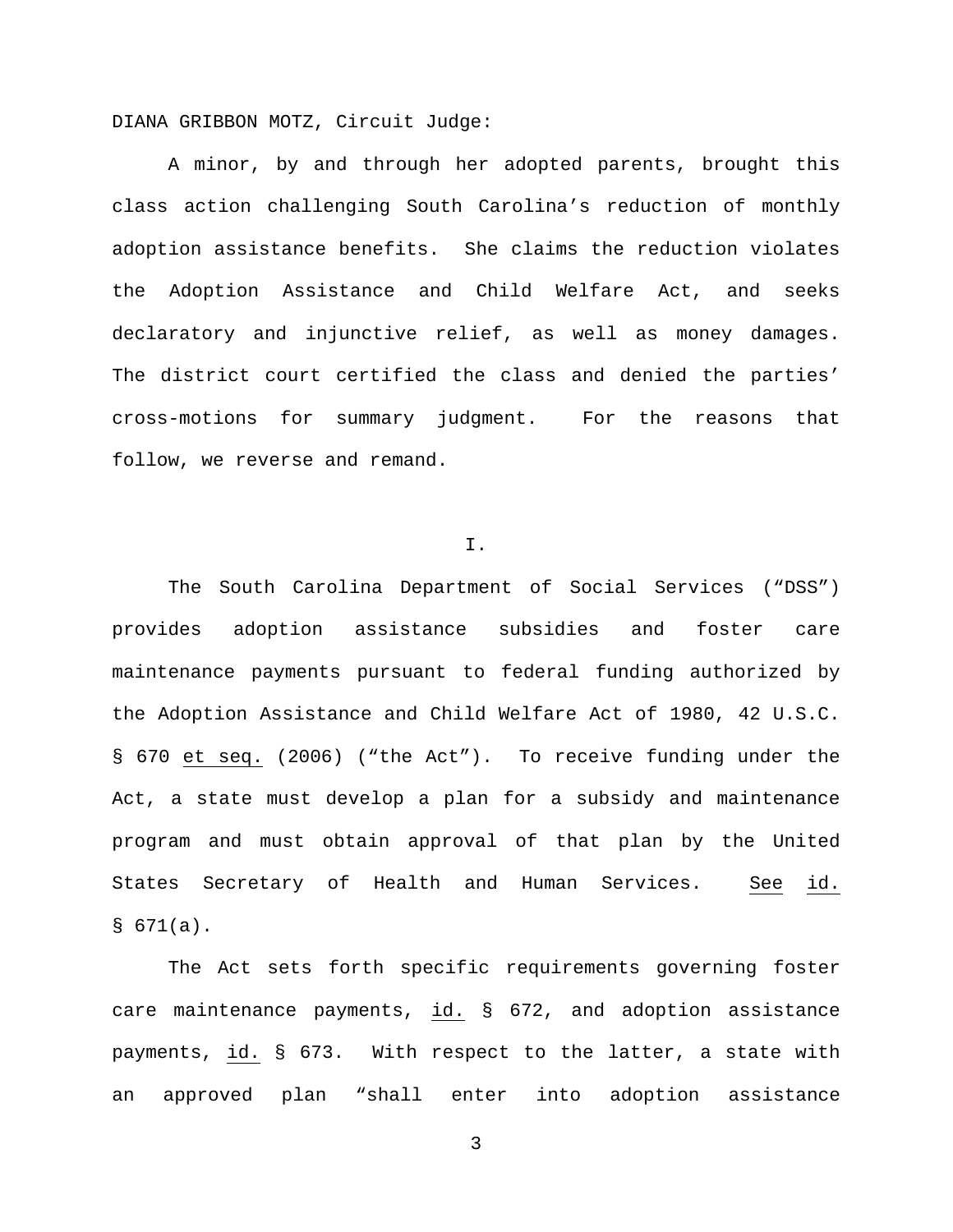agreements . . . with the adoptive parents of children with special needs." Id.  $\S$  673(a)(1)(A). The Act further provides:

The amount of the [adoption assistance] payments . . . shall be determined through agreement between the adoptive parents and the State . . . , which shall take into consideration the circumstances of the adopting parents and the needs of the child being adopted, and may be readjusted periodically, with the concurrence of the adopting parents . . . , depending upon changes in such circumstances. However, in no case may the amount of the adoption assistance payment . . . exceed the foster care maintenance payment which would have been paid during the period if the child with respect to whom the adoption assistance payment is made had been in a foster family home.

Id. § 673(a)(3). The adoption subsidy agreement between DSS and adoptive parents, referenced in § 673, establishes the payment rate for an adoptive child.

### II.

In April 1997, BLH, a minor child, was placed in temporary foster care with Angela and Kenneth Hensley. Beginning in 1998, DSS approved monthly foster care maintenance payments of \$675 to Mr. and Mrs. Hensley for the care of BLH. These payments included a "Difficulty of Care Rate" upward adjustment because DSS found BLH to be a special needs child. In early 1999, Mr. and Mrs. Hensley applied for a court order declaring them BLH's adoptive parents.

In preparing their application, Mr. and Mrs. Hensley sought to convert the foster care maintenance payment into an adoption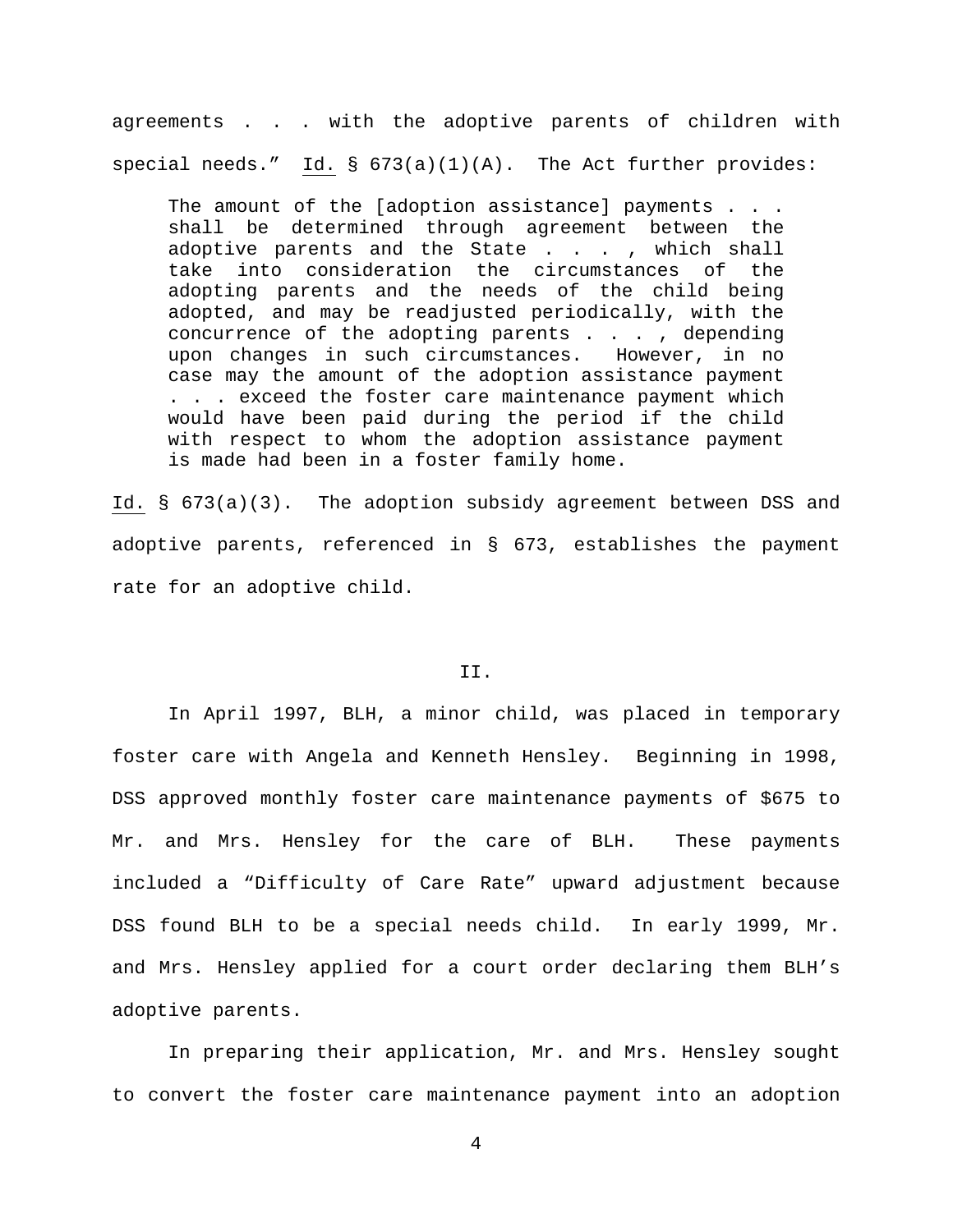assistance subsidy. On March 22, 1999, DSS and Mr. and Mrs. Hensley entered into an Adoption Subsidy Agreement under which DSS agreed to furnish the Hensleys with monthly adoption assistance payments of \$675. Two months later, a state court issued an order declaring Mr. and Mrs. Hensley the adoptive parents of BLH. Mr. and Mrs. Hensley continued to receive the \$675 adoption subsidy monthly for three years.

But in June 2002, then-DSS Director Elizabeth G. Patterson announced that as a result of "South Carolina's budget crisis," DSS would reduce by twenty dollars all monthly foster care maintenance payments and adoption assistance subsidies, beginning that July. Pursuant to this across-the-board reduction, BLH's subsidy decreased to \$655. In 2004, DSS rescinded the twenty dollar reduction to foster care maintenance payments, but DSS has never rescinded the 2002 reduction to adoption assistance subsidies; thus, for BLH, the latter remains \$655.

In September 2011, BLH, by and through Mr. and Mrs. Hensley (collectively, "the Hensleys"), filed in state court a class action under 42 U.S.C. § 1983 against Lillian Koller, individually and in her official capacity as director of DSS. Koller removed the action to federal court. The Hensleys amended their complaint three times, removed the South Carolina Department of Social Services as a party, and added Patterson,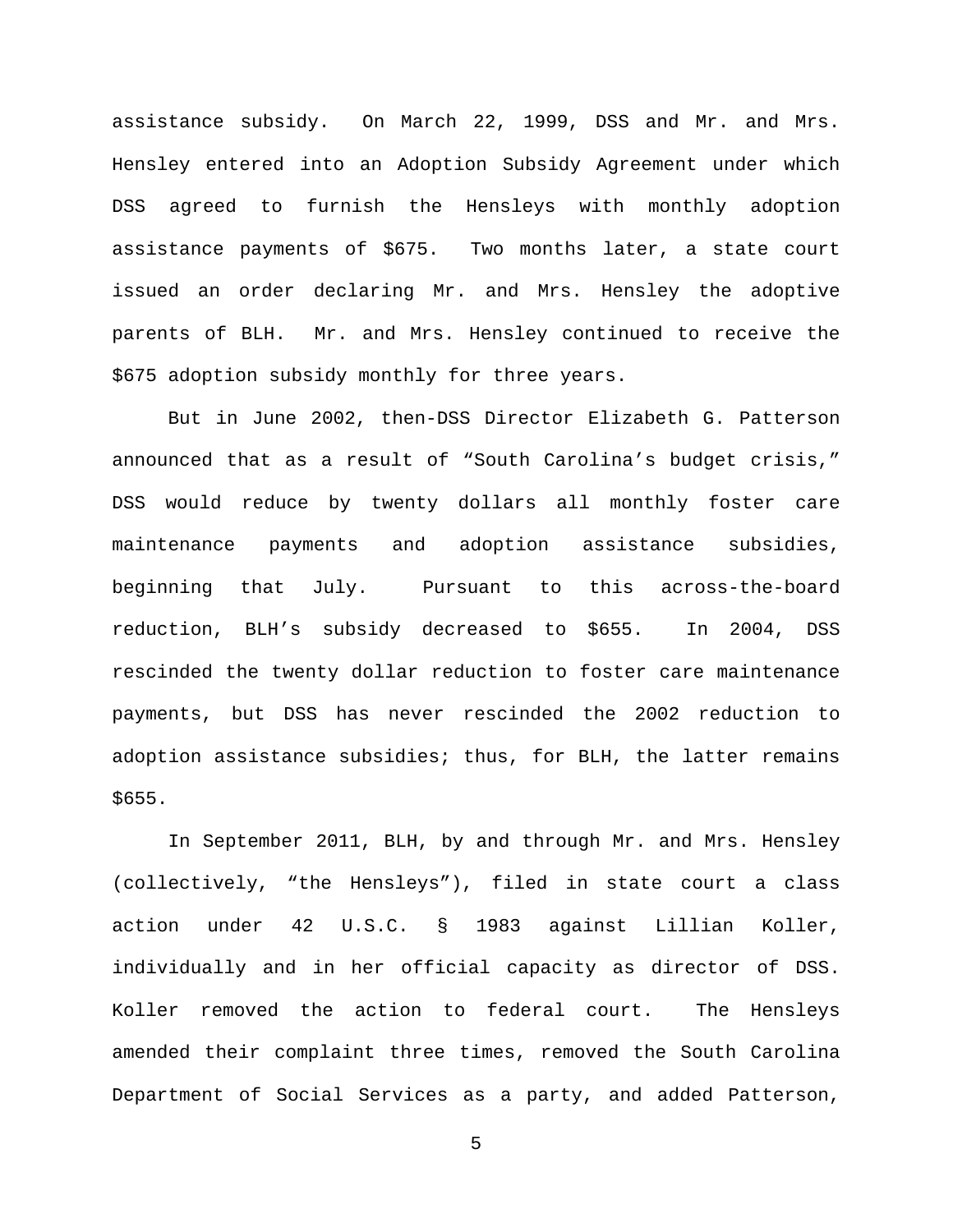Kim Aydlette, and Kathleen Hayes, individually as former directors of DSS (collectively, with Koller, "the Directors").

The Directors then moved for summary judgment. The Hensleys opposed the motion and filed a combined cross-motion for summary judgment and motion for class certification. After the district court heard argument, it granted the Hensleys' motion for class certification and denied the cross-motions for summary judgment. The Directors timely noted this appeal.

## III.

We have jurisdiction over this interlocutory appeal because the Directors' assertion of qualified immunity from suit presents purely legal questions. See Mitchell v. Forsyth, 472 U.S. 511, 530 (1985). We review de novo a district court's denial of qualified immunity. Johnson v. Caudill, 475 F.3d 645, 650 (4th Cir. 2007). In doing so, "[t]o the extent that the district court has not fully set forth the facts on which its decision is based, we assume the facts that may reasonably be inferred from the record when viewed in the light most favorable to the plaintiff." See Waterman v. Batton, 393 F.3d 471, 473 (4th Cir. 2005) (citing Winfield v. Bass, 106 F.3d 525, 533–35 (4th Cir. 1997) (en banc)).

Qualified immunity shields government officials performing discretionary functions from suits for civil damages under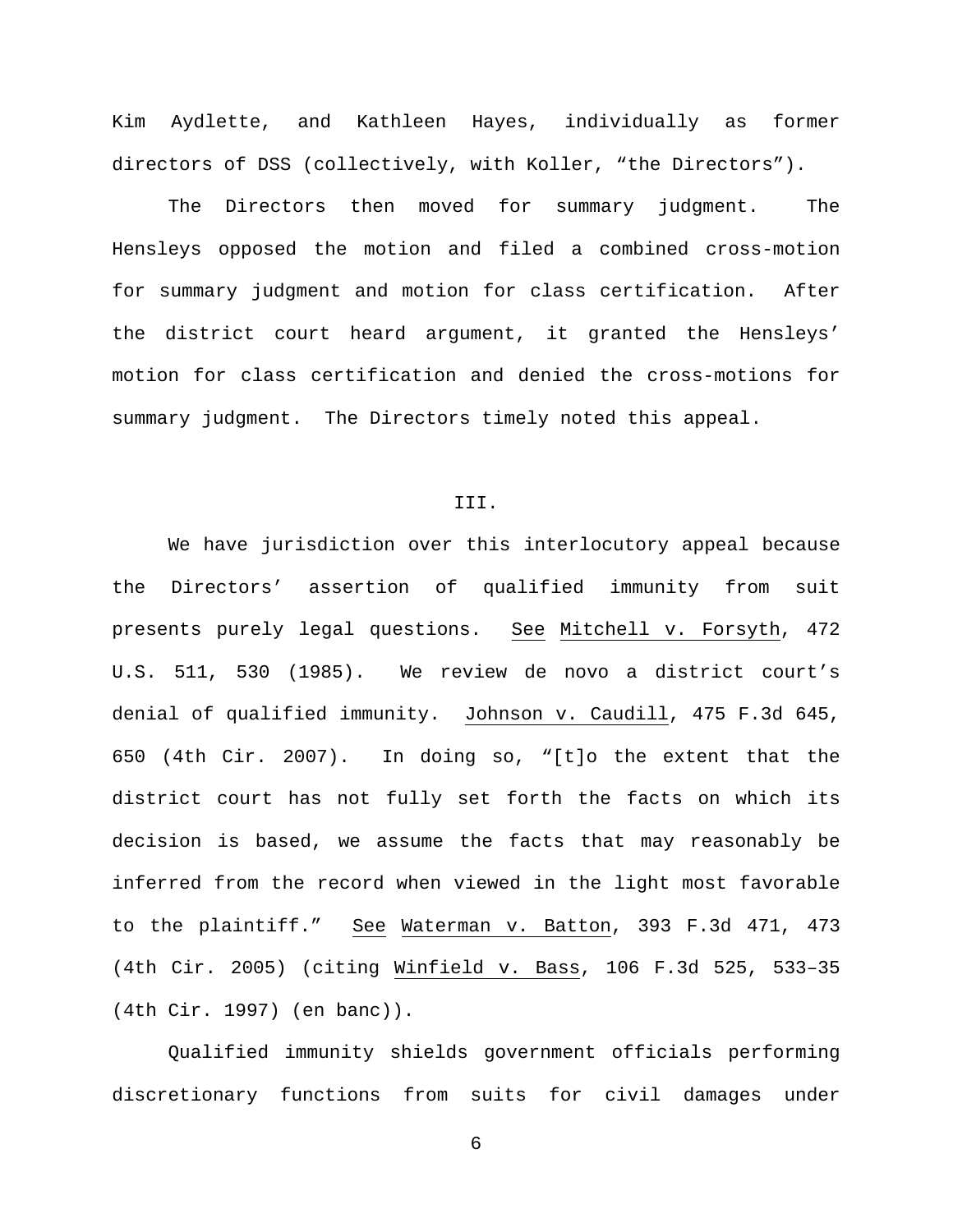§ 1983. Ridpath v. Bd. of Governors Marshall Univ., 447 F.3d 292, 306 (4th Cir. 2006). The qualified immunity inquiry asks (1) whether an official violated a federal right, and (2) whether that right was clearly established at the time the official acted. See Saucier v. Katz, 533 U.S. 194, 200 (2001). A court may address the second question -- whether a right is clearly established -- without ruling on the first -- existence of the right. Pearson v. Callahan, 555 U.S. 223, 232, 236 (2009). But "there are cases in which there would be little if any conservation of judicial resources to be had by beginning and ending with a discussion of the 'clearly established' prong." Id. at 236.

This is such a case. The Hensleys seek injunctive and declaratory relief in addition to money damages. A determination that a right is not clearly established only shields a state official from money damages. See Akers v. Caperton, 998 F.2d 220, 226-28 (4th Cir. 1982) (holding clearly established law protected state officials only from liability for money damages, and so remanding case for consideration of claim for equitable relief). Thus, if we resolved the case on the ground that no clearly established law permits an award of damages against the state officials, the case would necessarily return to the district court for a determination of the availability of injunctive and declaratory relief. Here, the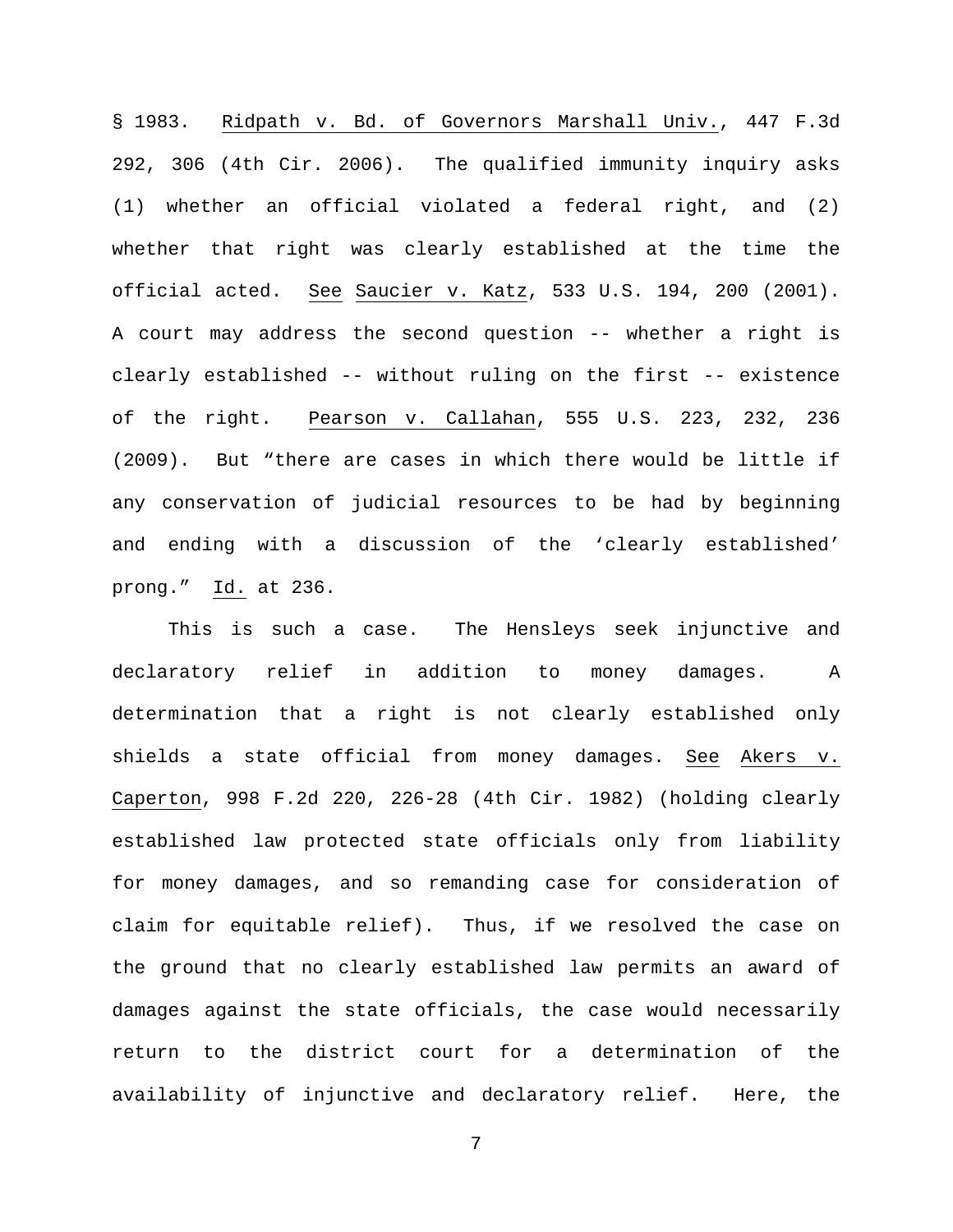"conservation of judicial resources," Pearson, 555 U.S. at 236, weighs strongly in favor of resolving the question of whether the Directors violated the Hensleys' federal rights.

For this reason, we begin (and end) with the first step of Saucier's two-step inquiry -- determination of whether § 673(a)(3) creates a privately enforceable right to parental concurrence, which the Directors have violated.

### IV.

"[U]nless Congress speak[s] with a clear voice, and manifests an unambiguous intent to create individually enforceable rights, federal funding provisions provide no basis for private enforcement by § 1983." Gonzaga Univ. v. Doe, 536 U.S. 273, 280 (2002) (internal quotation marks omitted). In Blessing v. Freestone, the Supreme Court announced a threefactor test to determine whether a particular statutory provision gives rise to a federal right privately enforceable under 42 U.S.C. § 1983:

First, Congress must have intended that the provision in question benefit the plaintiff. Second, the plaintiff must demonstrate that the right assertedly protected by the statute is not so vague and amorphous that its enforcement would strain judicial competence. Third, the statute must unambiguously impose a binding<br>obligation on the States. In other words, the In other words, the provision giving rise to the asserted right must be couched in mandatory, rather than precatory, terms.

520 U.S. 329, 340-41 (1997) (internal quotation marks and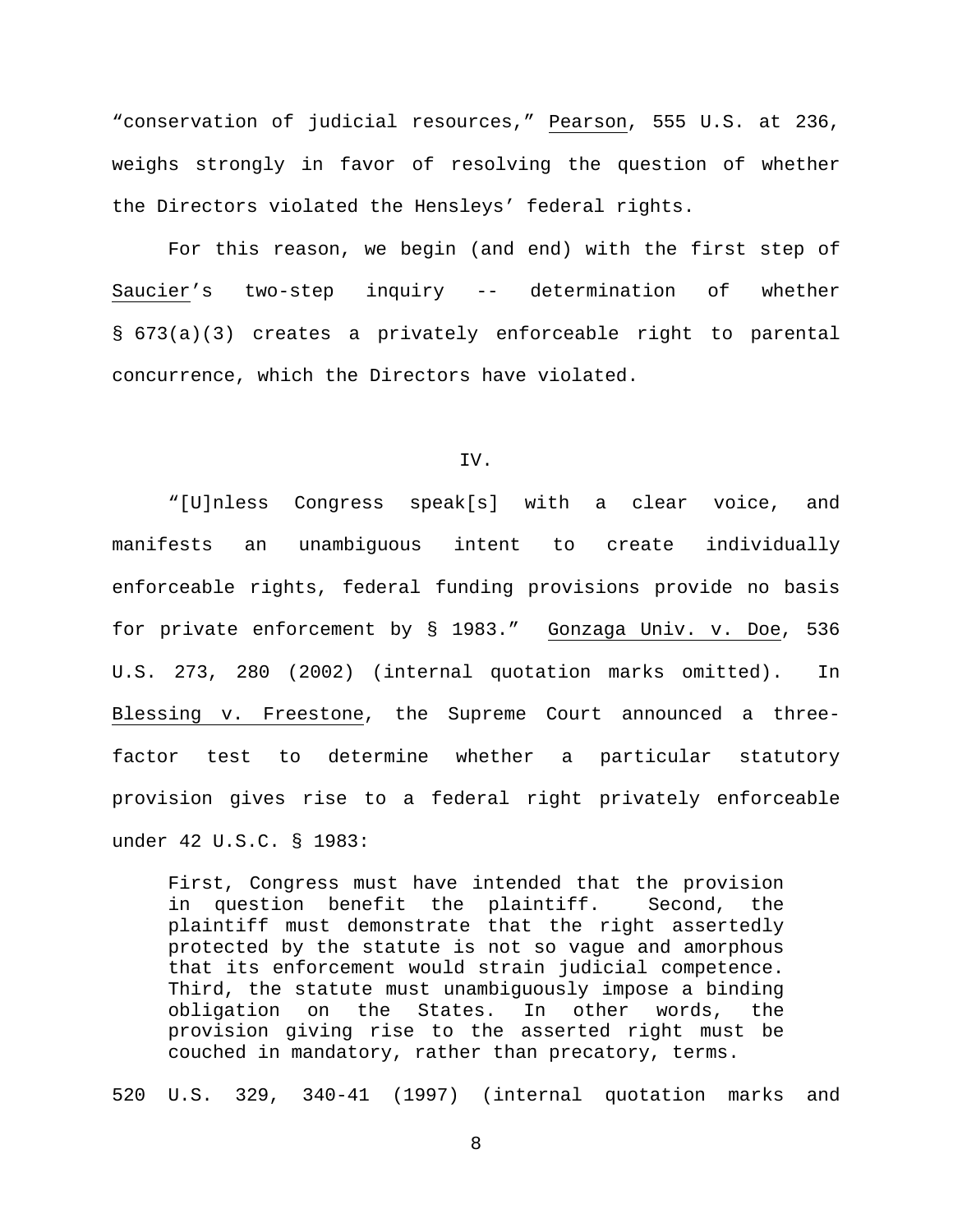citations omitted). Of course, even if a statute meets the Blessing three-factor test establishing a privately enforceable right, a plaintiff cannot recover unless it can properly plead a violation of that statutory right. In this case we hold that the statute,  $\S$  673(a)(3), does set forth a privately enforceable right, but that the Hensleys have failed to plead any violation of that right by the Directors.

A.

Following the Blessing three-factor test, we initially consider whether the Hensleys have pled a violation of a federal right.

As to the first Blessing question, whether § 673(a)(3) "confer[s] rights on a particular class of persons," Gonzaga, 536 U.S. at 285 (internal quotation marks omitted), we agree with the only other circuit to address that question that § 673(a)(3) does "evinc[e] a clear intent to create a federal right," see ASW v. Oregon, 424 F.3d 970, 975-76 (9th Cir. 2005). For the Act provides that the adoption assistance payments:

shall be determined through agreement between the adoptive parents and the State . . . , which shall take into consideration the circumstances of the adopting parents and the needs of the child being adopted, and may be readjusted periodically, with the concurrence of the adopting parents . . . , depending upon changes in such circumstances.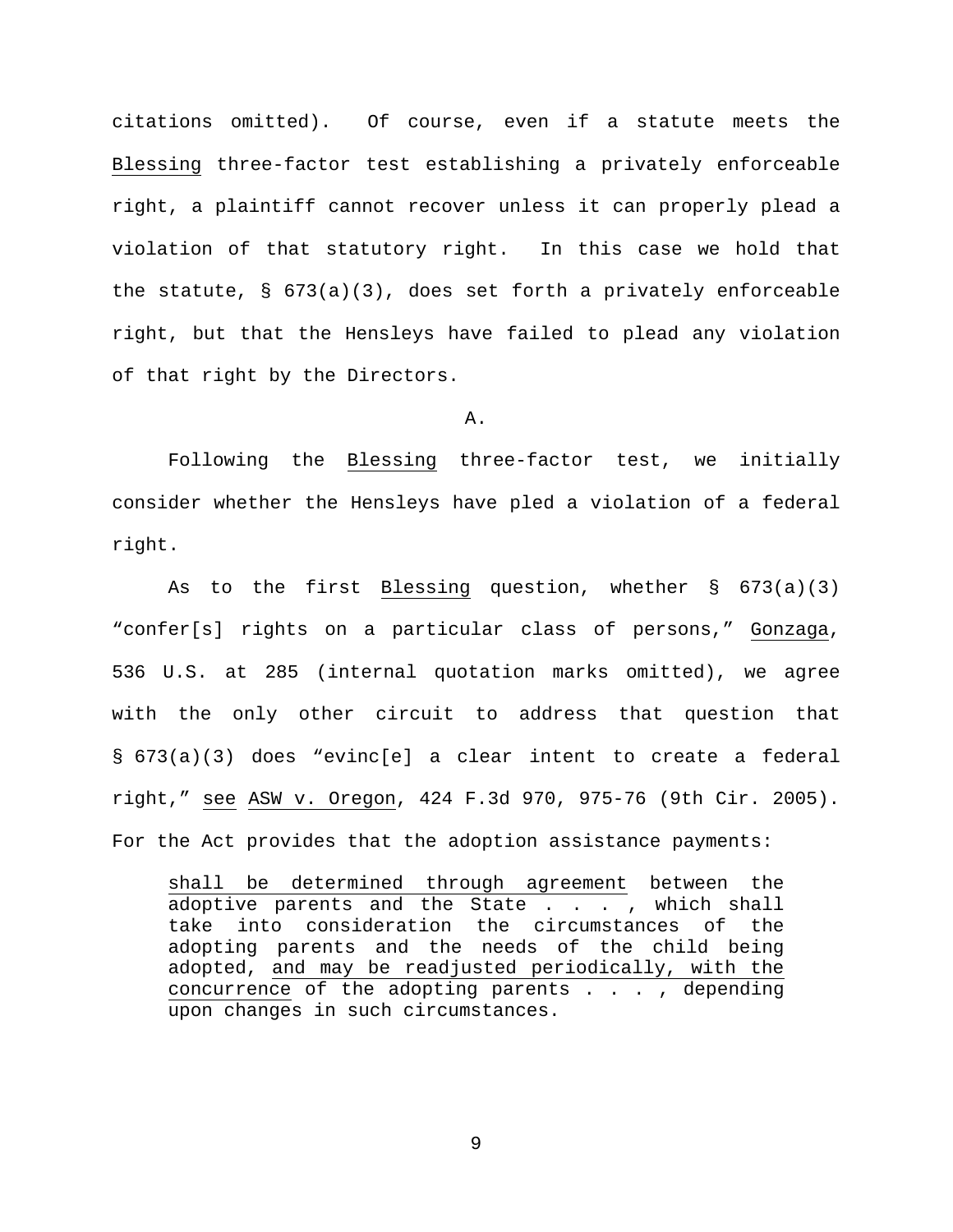42 U.S.C. § 673(a)(3) (emphasis added).<sup>[1](#page-9-0)</sup>

In considering the second Blessing factor, we determine whether the asserted right is "so 'vague and amorphous' that its enforcement would strain judicial competence." 520 U.S. at 340- 41. The Directors argue that the term "concurrence" is too "vague[] and amorphous[]" to create an enforceable right. We disagree. "In interpreting the plain language of a statute, we give the terms their ordinary, contemporary, common meaning." Minor v. Bostwick Labs., Inc., 669 F.3d 428, 435 (4th Cir. 2012) (internal quotation marks omitted). Black's Law Dictionary defines "concurrence" as "[a]greement; assent." Black's Law Dictionary (9th ed. 2009). Thus, § 673(a)(3) clearly provides that a state may not readjust an adoption assistance payment amount without an adoptive parent's "concurrence," i.e., agreement or assent.

Turning to Blessing's final factor, we examine whether the statute "unambiguously impose[s] a binding obligation on the State[]." 520 U.S. at 341. To do so we must resolve whether

<span id="page-9-0"></span> $1$  The Directors contend that the Act cannot be challenged by BLH, or Mr. and Mrs. Hensley in their capacity "as adoptive parents of BLH," because it contemplates only an agreement between the state and the adoptive parents. This argument fails. The Act provides that its stated purpose is to "enabl[e] each State to provide . . . adoption assistance <u>for children</u><br>with special needs." 42 U.S.C. § 670 (emphasis added). This with special needs." 42 U.S.C. § 670 (emphasis added). language clearly reveals Congressional "inten[t] to confer individual rights upon" this "class of beneficiaries." See Gonzaga, 536 U.S. at 285.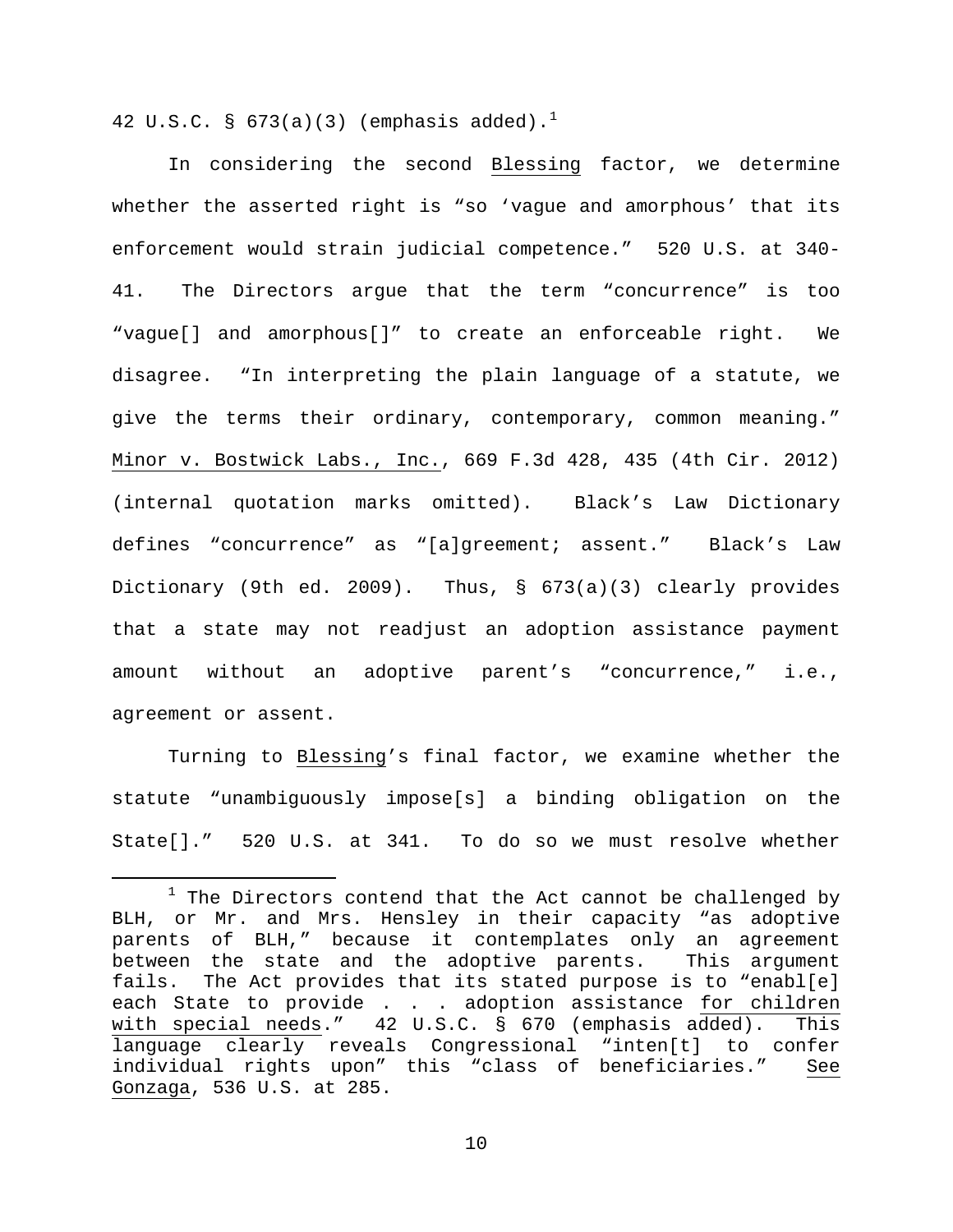"the provision giving rise to the asserted right" is "couched in mandatory, rather than precatory, terms." Id. In this case, the operative "provision,"  $\S$  673(a)(3), requires states to enter into agreements with adoptive parents to determine adoption assistance payments. It further requires that such agreed determinations "take into consideration the circumstances of the adopting parents and the needs of the child being adopted." Id. See ASW, 424 F.3d at 976 ("[T]here is no ambiguity as to what [states must] do under § 673(a)(3) as a condition of receiving federal funding under [the Act]."). And if a state wants to readjust the agreed-to payments, it must have "the concurrence of the adopting parents" to do so, with the limited exception we address below. 42 U.S.C. § 673(a)(3).

For these reasons, we conclude that, pursuant to the Blessing test,  $\S$  673(a)(3) does give rise to a limited privately enforceable federal right cognizable under 42 U.S.C. § 1983.

## B.

But only violations of such enforceable rights can provide a basis for recovery. See Saucier, 533 U.S. at 200 ("[T]he first inquiry must be whether a . . . right would have been violated on the facts alleged  $\ldots$  . . " (emphasis added)). Thus, we must also determine whether the Hensleys have alleged facts establishing that the Directors violated the Hensleys' rights under  $\S$  673(a)(3) when the Directors reduced adoption assistance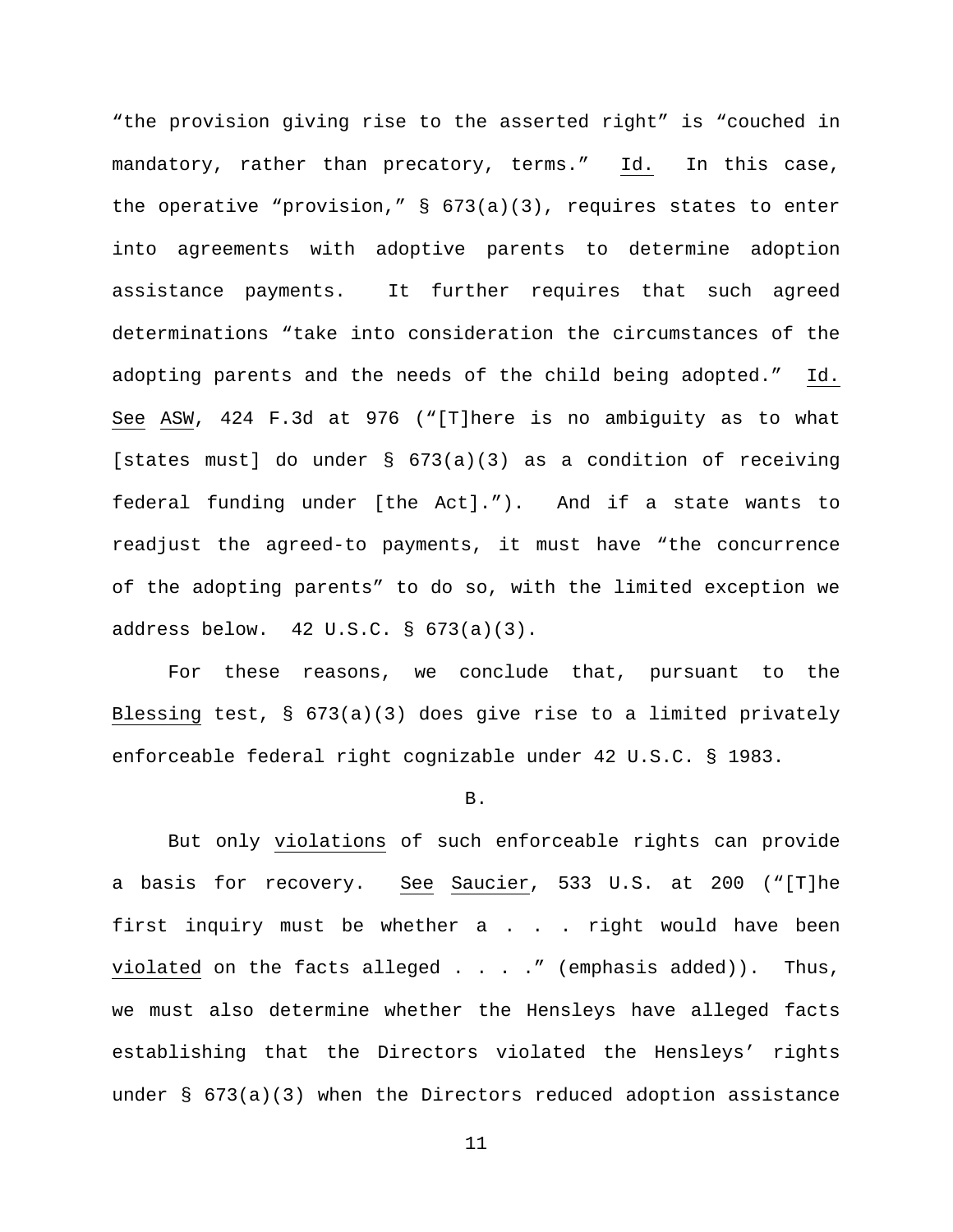subsidies.

The statute's limited exception speaks to this very question. Section 673(a)(3) provides:

in no case may the amount of the adoption assistance payment . . . exceed the foster care maintenance payment which would have been paid during the period if the child with respect to whom the adoption assistance payment is made had been in a foster family home.

42 U.S.C. § 673(a)(3). The most logical reading of this language is that the statute prohibits adoption assistance subsidies that exceed foster care maintenance payments. $^{2}$  $^{2}$  $^{2}$  As a result, § 673(a)(3) establishes a right to parental concurrence in subsidy readjustment determinations except when the subsidy must be reduced due to reductions in foster care maintenance payments.

It is undisputed that DSS reduced the foster care maintenance payments by twenty dollars at the same time DSS reduced the adoption assistance subsidy by the same amount. The Hensleys do not contend that at any time prior to the 2002 reduction, the adoption assistance subsidy they received for BLH was less than BLH's \$675 foster care maintenance payment.

<span id="page-11-0"></span> $2$  The policy manual issued by the United States Department of Health & Human Services, which administers the federal funding authorized by the Act, supports this reading of § 673(a)(3). See Admin. for Children & Families, U.S. Dep't of Health & Human Servs., Child Welfare Policy Manual § 8.2D.4 (2012).